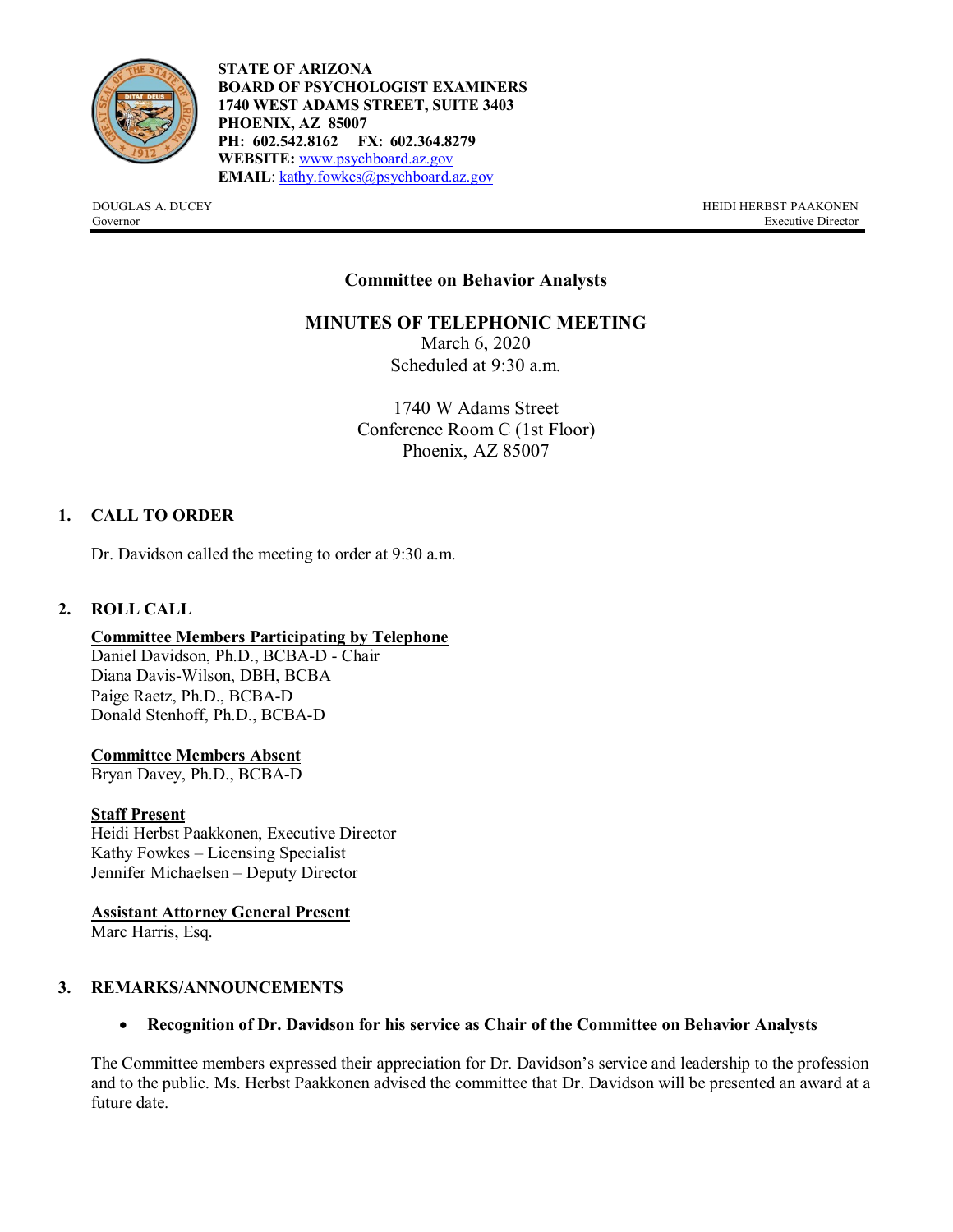# **4. DISCUSSION, CONSIDERATION, AND POSSIBLE ACTION REGARDING ELECTION OF COMMITTEE CHAIR**

**MOTION:** Dr. Davidson nominated Dr. Davis-Wilson to serve as the Committee Chair. Dr. Raetz seconded the motion.

**VOICE VOTE:** The motion was approved 4-0.

# **5. DISCUSSION, CONSIDERATION, AND POSSIBLE ACTION REGARDING SUBMITTING RECOMMENDATIONS FOR COMMITTEE APPOINTMENT TO THE GOVERNOR'S OFFICE OF BOARDS AND COMMISSIONS**

Dr. Davidson advised the committee that when he submitted his letter of resignation to the Director of the Governor's Office of Boards and Commissions, he encouraged her to work with the Arizona Association of Behavior Analysts (AzABA) to identify his successor. The Committee members discussed the fact that they also can recommend interested individuals apply for consideration.

Kyle Lininger and Brian Van Meerten representing the AzABA were present for the discussion. The Committee members discussed with the representatives that the upcoming vacancy on the Committee creates an opportunity for AzABA to make recommendations to the Governor's office on possible successors to appoint. The Committee members discussed the fact that members of the profession cannot serve in the dual role of protecting the profession and protecting the public concurrently. Mr. Van Meerten, as Past President of AzABA, advised the Committee that he will work with his Board to identify qualified and conflict-free individuals to nominate to fill the appointment. He further explained that AzABA can establish and follow a process to arrive at those nominations.

# **6. CALL TO THE PUBLIC**

No members of the public requested to speak.

# **7. APPROVAL OF MINUTES**

#### **February 5, 2020 Regular Session**

Dr. Stenhoff requested agenda item  $5(A)(1)$  be revised to reflect that he was the director of the program in which the applicant was involved, not her instructor. Dr. Davidson requested the language for the applicant listed at agenda item 11 needs to read that he had little interaction with the applicant.

**MOTION:** Dr. Stenhoff moved to approve the minutes as amended. Dr. Davis-Wilson seconded the motion.

**VOICE VOTE:** The motion was approved 4-0.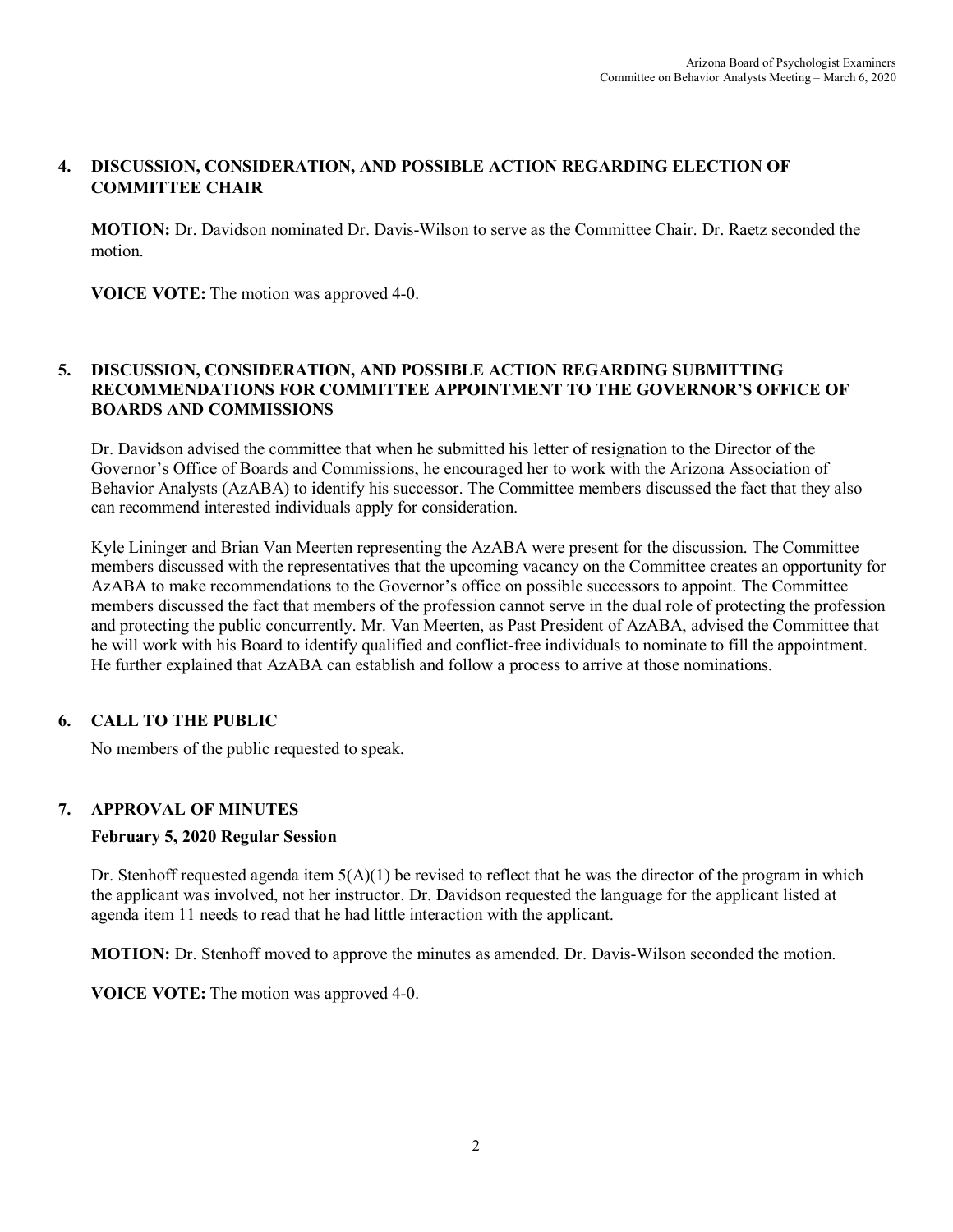# **8. DISCUSSION, CONSIDERATION AND POSSIBLE ACTION REGARDING COMPLAINTS AND RECOMMENDATION TO THE BOARD**

# **Complaint No. 20-25, Robyn Marian**

Dr. Stenhoff summarized the complaint consisting of allegations by S.T., a speech-language pathologist, that Ms. Marian acted unprofessionally, and interfered with and undermined treatment sessions for their shared client. Ms. Marian's response reflected these events were mischaracterized and that S.T.'s allegations fails to identify any violations of law. S.T. was present and addressed the Committee. She described requesting that Ms. Marian observe the child's behavior subsequent to a fall. S.T. reported that Ms. Marian stated to her that her speech goals for the child were inappropriate, speech therapy is within the scope of behavior analysis, and that Ms. Marian questioned her knowledge and skills as a speech therapist relative to that of a behavior analyst. In response to Committee questions S.T. stated she was excluded from the care team communications that were initiated by Ms. Marian.

Ms. Marian was present for the review of the complaint, as was her attorney Mandi Karvis, Esq. Ms. Karvis advised the Committee that S.T. offered some new allegations to those submitted with her original complaint. She noted that this was an isolated event as the two professionals had successfully interacted in the past. She further stated the Ms. Marian had been invited to offer suggestions for treatment of the client, and that she did just that – make some suggestions and nothing inappropriate occurred. Finally she commented that Ms. Marian has an 18 year history of practicing behavior analysis without any concerns, and the alleged conduct does not rise to the level of a volition. In response to questions, Ms. Marian affirmed she has no training as a speech-language pathologist. She also answered in the affirmative to obtaining informed consent for the 2 clients. Ms. Marian described how she arrived at her conclusions with respect to the two clients she observed: C.G. on one occasion and A.S. multiple times, and affirmed she did not perform a formal assessment of either client. Staff confirmed that records could be subpoenaed to establish informed consent was documented for behavior analysis cotreatment by Ms. Marian. The licensee described the process she used to arrive at her conclusions she made concerning C.G.

The Committee members deliberated the case against the possible jurisdiction of A.R.S.  $\S$ 32-2091(12)(g), Unprofessional conduct (engaging or offering to engage as a behavior analyst in activities that are not congruent with the behavior analyst's professional education, training and experience). The members discussed whether Ms. Marian's conduct with the clients, colleagues, and her documentation (or lack thereof) are of concern relative to the following sections of the Professional and Ethical Compliance Code for Behavior Analysts: 1.02 (Boundaries of Competence), 2.03 (Consultation), 2.04. (Third-Party Involvement in Services), 2.10 (Documenting Professional Work and Research), 2.11 (Records and Data), 3.01 (Behavior-Analytic Assessment), and 3.03 (Behavior-Analytic Assessment Consent). The discussion reflected the necessity of behavior analysts to document any professional interactions with a client. The Committee members additionally discussed how reviewing cases such as this one leads to awareness for improved practice and modeling of good practice.

**MOTION:** Dr. Davis-Wilson moved to direct Board staff to subpoena the additional documents from the clinical record for both C.G. and A.S. to include Ms. Marian's own documentation. The motion failed for a lack of a second.

Mr. Harris advised the Committee that it may make the following recommendations: forward the case to the Board with possible violations, dismiss the case for lack of violations, and direct staff to continue the investigation. He further advised the Committee should determine whether the record finds there is enough information to make a dispositive decision.

**MOTION:** Dr. Davis-Wilson moved to afford Ms. Marian the opportunity to supply the additional documents she maintained and referenced (to include informed consent, her position description, any internal policy describing her consultative role, and other notes) for both C.G. and A.S. Dr. Raetz seconded the motion.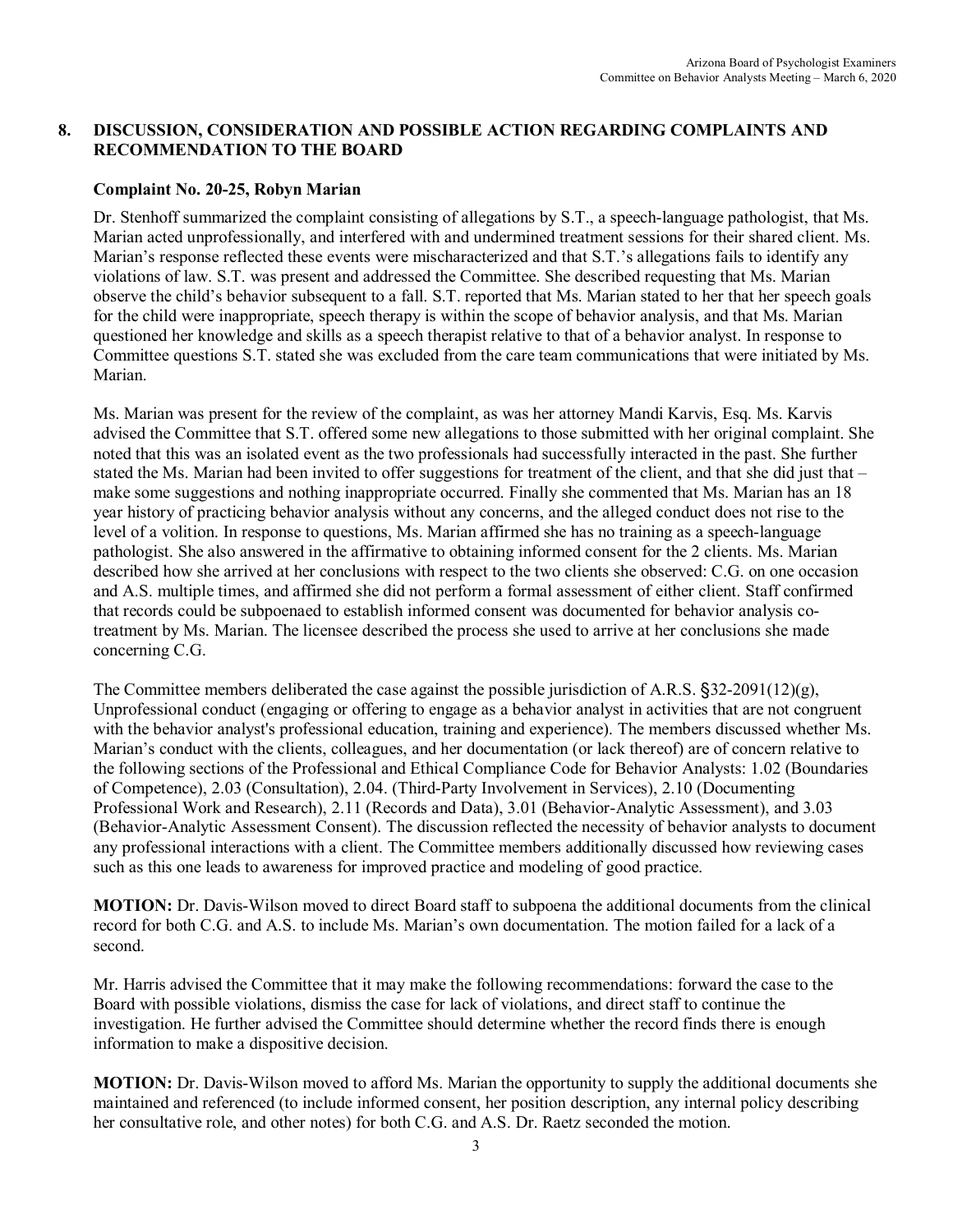**VOICE VOTE:** The motion was approved 4-0.

# **9. DISCUSSION, CONSIDERATION AND POSSIBLE ACTION REGARDING RECOMMENDATION TO THE BOARD PERTAINING TO APPROVAL OF BEHAVIOR ANALYST APPLICANTS**

#### **A. Behavior Analyst Application for Licensure**

#### **1) Alexander Hazen, M.A.**

Mr. Hazen was present by phone for the consideration of his application. The Committee proceeded with a substantive review of the application. Upon review, the Committee noted Mr. Hazen disclosed a series of criminal activity, some while he was a juvenile, with the most recent event being 9 years ago. Additionally the Committee noted his disclosure that he was previously terminated from a position. Mr. Hazen explained the circumstances concerning his dismissal from a former employment position as involving a communication timing failure on his part. He also spoke to how his education and supervised experience in behavior analysis contributed to his behavior reform and has resulted in him implementing corrective actions.

**MOTION:** Dr. Davidson moved to forward the application to the Board for approval. Dr. Davis-Wilson seconded the motion.

**VOICE VOTE:** The motion was approved 4-0.

# **2) Andrea Paige Rudderow, M.Ed.**

The Committee proceeded with a substantive review of the application. Upon review, the Committee noted that the materials submitted were complete and fulfilled the requirements of statutes and rules, and that the application can be forwarded to the Board with a recommendation to grant the license.

#### **3) Morgan Brown-Chipley, M.S.**

The Committee proceeded with a substantive review of the application. Upon review, the Committee noted that the applicant reported a DUI charge, but her written description of the event is inconsistent with the police report narrative. The members concurred that the applicant must appear either personally or telephonically for an interview with the Committee.

#### **4) Shannon Weller, M.S.**

The Committee proceeded with a substantive review of the application. Upon review, the Committee noted that the applicant reported that she was charged with possession of drug paraphernalia to which she pled guilty, completed restitution, and the charge was subsequently expunged. The members concurred that the applicant must provide the charging, sentencing, and restoration documents.

**MOTION:** Dr. Stenhoff moved to forward the application of Andrea Paige Rudderow to the Board with a recommendation to grant licensure. Dr. Davis-Wilson seconded the motion.

**VOICE VOTE:** The motion was approved 4-0.

**MOTION:** Dr. Stenhoff moved to invite Ms. Brown-Chipley to an application interview, and to request the documents discussed from Ms. Weller. Dr. Davis-Wilson seconded the motion.

**VOICE VOTE:** The motion was approved 4-0.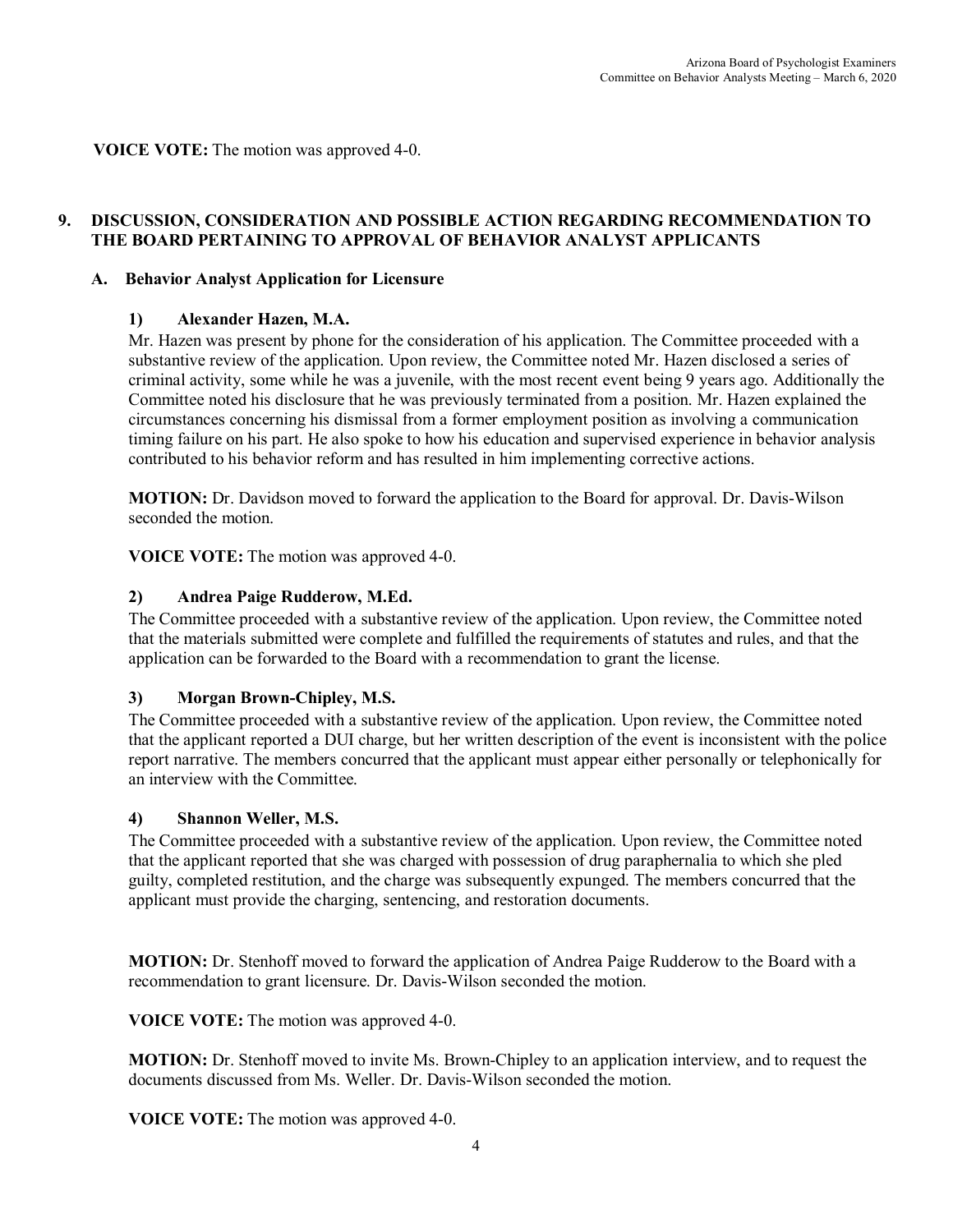### **10. DISCUSSION, CONSIDERATION, AND POSSIBLE ACTION REGARDING POTENTIAL RECOMMENDATION TO THE BOARD TO ISSUE CEASE AND DESIST LETTERS TO BA SUPERVISORS PRACTICING IN ARIZONA WITHOUT AN ARIZONA LICENSE -** Ms. Herbst Paakkonen

- **A.** Robin Arnall
- **B.** Victoria I. Cummings
- **C.** Alexandra Rothstein
- **D.** Cicely Jiron-Lopez
- **E.** Nandi Nelson
- **F.** Thomas Szabo

Ms. Herbst Paakkonen summarized the preliminary information concerning the individuals listed at A. through E. (faculty members at the Chicago School of Professional Psychology, none of whom are Arizona licensed) as having supplied information concerning some supervisory activities provided for two applicants for behavior analyst licensure. She noted the information is presented to the Committee for purposes of determining whether their activities might constitute supervision of applicants and therefore practicing without a license. The Committee members reviewed the licensure exemption statutes but did not identify any language exempting them from the requirement. The members also discussed whether these activities might have implications for the application files just reviewed. The members further discussion the fact that Ehren Werntz, an Arizona licensed behavior analyst, subsequently submitted a statement assuming all responsibility for the supervised hours. Mr. Harris advised the members that the Board's process when ascertaining whether to issue a cease and desist letter for unlawful practice is to open a complaint, notice the subject of the complaint of the allegation, and allow the individual to respond; the file is then reviewed and possible action taken.

**MOTION:** Dr. Davis-Wilson moved to open complaints against Robin Arnall, Victoria I. Cummings, Alexandra Rothstein, Cicely Jiron-Lopez and Nandi Nelson. Dr. Stenhoff seconded the motion.

**VOICE VOTE:** The motion was approved 4-0.

**MOTION:** Dr. Davis-Wilson moved to open a complaint against Thomas Szabo. Dr. Stenhoff seconded the motion.

**VOICE VOTE:** The motion was approved 4-0.

# **11. DISCUSSION, CONSIDERATION, AND POSSIBLE ACTION REGARDING LICENSE RENEWAL AND REINSTATEMENT REQUEST FROM JACQUELINE GALVANI, M.ED.**

The Committee proceeded with a review of the renewal and reinstatement application. Upon review, the Committee noted that the materials submitted were complete and fulfilled the requirements of statutes and rules, and that the application can be forwarded to the Board with a recommendation to reactivate the license.

**MOTION:** Dr. Raetz moved to forward the application to the Board for approval. Dr. Stenhoff seconded the motion.

**VOICE VOTE:** The motion carried by a vote of 4-0.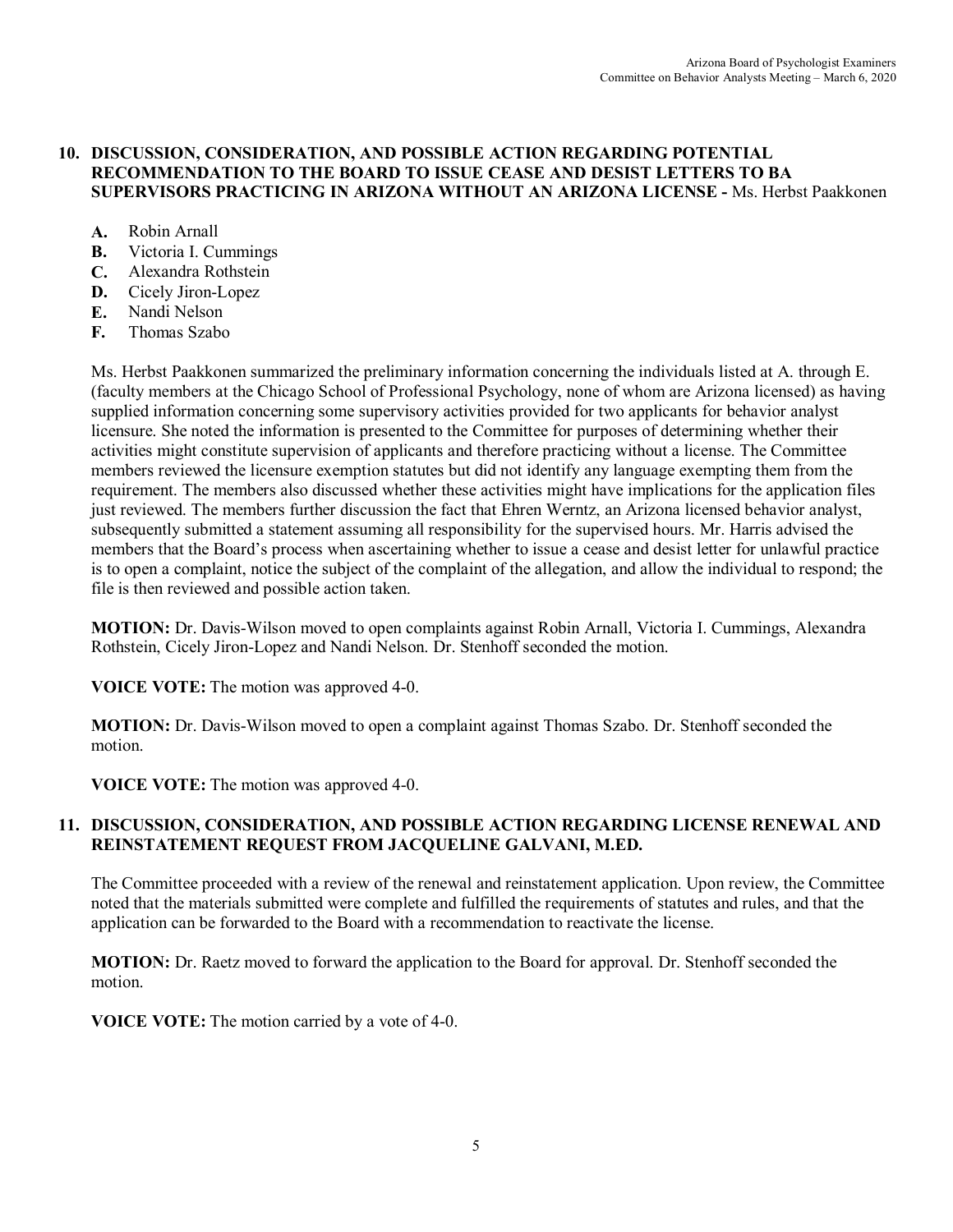### **12. DISCUSSION, CONSIDERATION, AND POSSIBLE ACTION REGARDING CONTINUATION OF THE ARIZONA BOARD OF PSYCHOLOGIST EXAMINERS, AND PROPOSED LEGISLATION INCLUDING BUT NOT LIMITED TO SB1054, HB2224, HB2184, HB2288, HB2809, SB1211, SB1212, AND SB1507**

This matter was not addressed and will appear on a future meeting agenda.

# **13. DISCUSSION, CONSIDERATION AND POSSIBLE ACTION REGARDING RECENT UPDATES FROM THE BEHAVIOR ANALYST CERTIFICATION BOARD (BACB)**

This matter was not addressed and will appear on a future meeting agenda.

### **14. DISCUSSION, CONSIDERATION AND POSSIBLE ACTION REGARDING RECOMMENDATIONS TO THE ARIZONA BOARD OF PSYCHOLOGIST EXAMINERS FOR BEHAVIOR ANALYST RULE REVISIONS**

This matter was not addressed and will appear on a future meeting agenda.

# **15. DISCUSSION, CONSIDERATION, AND POSSIBLE ACTION REGARDING REACTIVATION REQUEST FROM MALLORY SMITH, M.A.**

The Committee proceeded with a review of the reactivation application. Upon review, the Committee noted that the materials submitted were complete and fulfilled the requirements of statutes and rules, and that the application can be forwarded to the Board with a recommendation to reactivate the license.

**MOTION:** Dr. Raetz moved to forward the application to the Board for approval. Dr. Stenhoff seconded the motion.

**VOICE VOTE:** The motion carried by a vote of 4-0.

# **16. DISCUSSION, CONSIDERATION AND POSSIBLE ACTION REGARDING RECOMMENDATIONS TO THE ARIZONA BOARD OF PSYCHOLOGIST EXAMINERS CONCERNING A.R.S. §32-2091.15**

Dr. Davis-Wilson stated that she requested this agenda item be included as she has some concerns with the language. She noted that the language in subsection A was intended to ensure that the behavior analyst perspective had opportunity to provide input on the regulation of their own profession as a component of the Psychology Board, but that the language creates challenges as it limits appointee service to two five year terms. She stated that this is a difficult requirement to meet as the Committee members' demands are increasing, demand for their services outpaces the supply, and not many members of this young and emerging profession have the time and ability to serve; given the precarious nature of the Committee maintaining a quorum, she further stated that this may need to be revisited by the Arizona State Legislature next year. The representatives of AzABA stated that they will discuss this with their leadership and recommend a process be established to nominate or recommend behavior analysts for possible appointment to the Committee by the Governor. The committee members concurred a discussion of this language will be included on a future meeting agenda.

**MOTION:** Dr. Davis-Wilson moved to meet in Executive Session to obtain legal advice concerning §32- 2091.15(E). Dr. Davidson seconded the motion.

**VOICE VOTE:** The motion was approved 4-0.